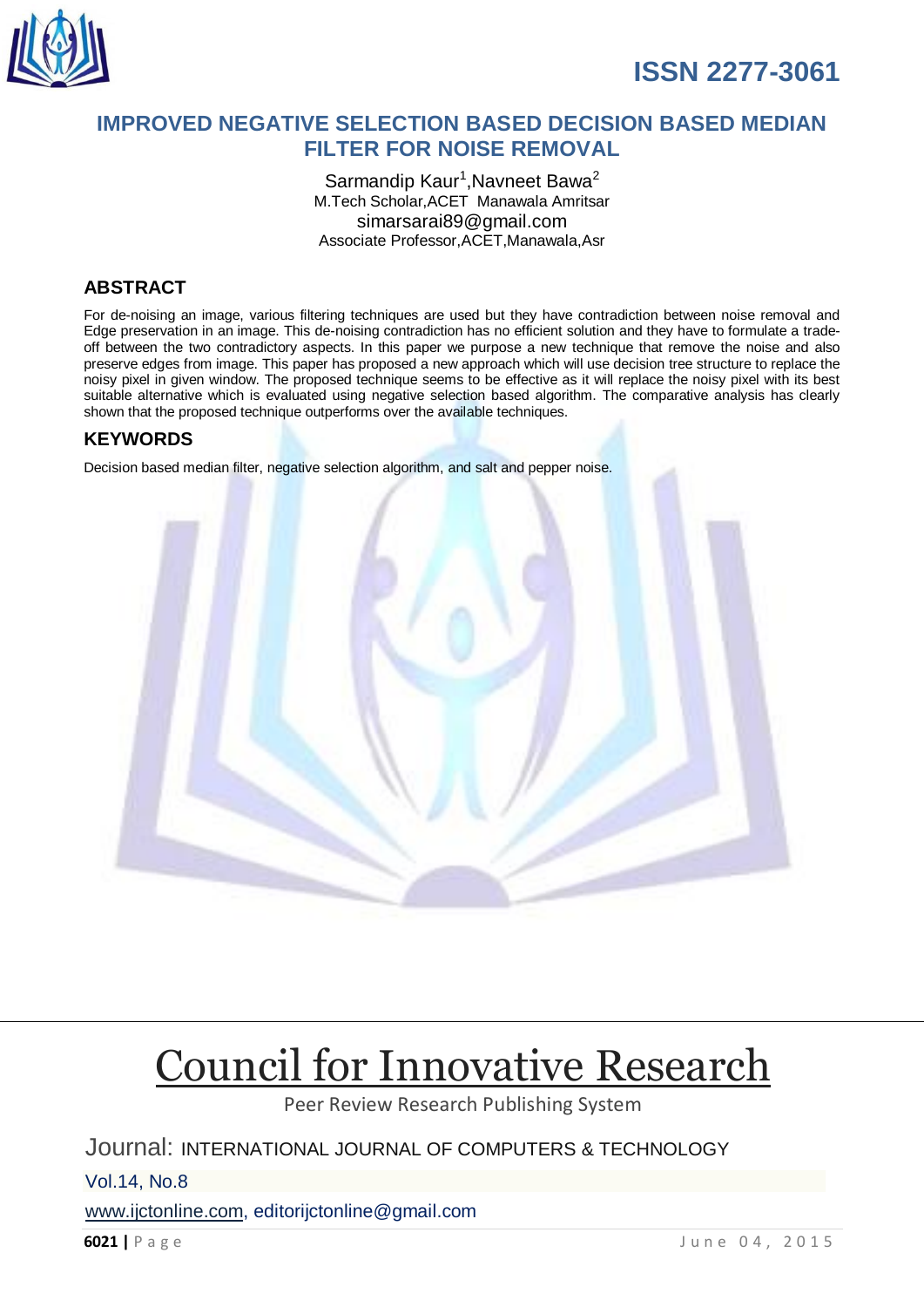

# **1. INTRODUCTION**

 Impulse noise is type of noise that is normally degrades digital images, as well as grayscale digital images. Impulse noise is a set of random pixels which has a very high contrast compared to surroundings. Generally impulse noise appears as a pepper of bright or dark spots on the image, and the usually these spots have quite high contrast towards their surroundings areas. The major factor that reduces the quality of the image is Noise. Noise hides the essential details of images. To improve the image qualities, we have to remove noises from the images with no loss of image information. An image containing salt and pepper noise will have dark pixels (Pepper) in bright regions and bright pixels (Salt) in dark regions. This type of noise can be caused by dead pixels, analog-to-digital converter errors, bit errors in transmission etc.

# **2. NOISE AND TYPES OF NOISE**

**Noise: -** Image noise is random variation of brightness or color information in images. Image noise is an undesirable byproduct of image capture that adds spurious and extraneous information. Images acquired through modern sensors may be contaminated by a variety of noise sources. Noise refers to stochastic variations as opposed to deterministic distortions such as shading or lack of focus. Various types of noises are described as follows:



**2.1 Salt and Pepper Noise: -** Impulse noise is sometimes called salt-and-pepper noise. An image containing salt-and-pepper noise will have dark pixels in bright regions and bright pixels in dark regions. This type of noise can be caused by analog-to-digital converter errors, bit errors in transmission etc.

 **2.2 Shot Noise:-**The dominant noise in the darker parts of an image from an image sensor is usually that caused by statistical quantum fluctuations, that is, variation in the number of photons sensed at a given exposure level. This noise is known as photon short noise.

**2.3. Speckle Noise**:-Speckle noise is a multiplicative noise. This type of noise occurs in almost all logical imaging systems such as laser, acoustics and SAR (Synthetic Aperture Radar) imagery. The source of this noise is attributed to random interference between the coherent returns. Fully developed speckle noise has the characteristic of multiplicative noise. Speckle noise follows a gamma distribution and is given as

$$
F(g) = \frac{g^{\alpha - 1}}{(\alpha - 1)! \alpha^{\alpha}} e^{\frac{-g}{\alpha}}
$$
 (1)

Where variance is  $a^2 \alpha$  and g is the gray level.

**2.4. Amplifier Noise**:**-**The typical model for this type of noise is additive, Gaussian, and independent of the signal. In modern well-designed electronics, amplifier noise is generally negligible. The most common exception to this is in color cameras where more amplification is used in the blue color channel than in the green channel or red channel leading to more noise in the blue channel.

### **3. IMAGE DE-NOISING**

 Image de-noising is very important task in image processing for the analysis of images. De-noising methods can be linear as well as non-linear. Where linear methods are fast enough, but they do not preserve the details of the images, whereas the non- linear methods preserve the details of the images. Filters play a major role in the image restoration process. Noisy image is individually filtered by various filters such as

#### **3.1. Switching Median Filter**

 Switching median filter is one of the popular median filtering techniques or also known as decision based median filter. Switching median filter checks each input pixel whether it has been corrupted by impulse noise or not. Then it changes only the intensity of noisy pixel, while left the other pixels unchanged. Normally, switching median filter works in two stages. The first stage is for noise detection, while the second stage is for noise reduction.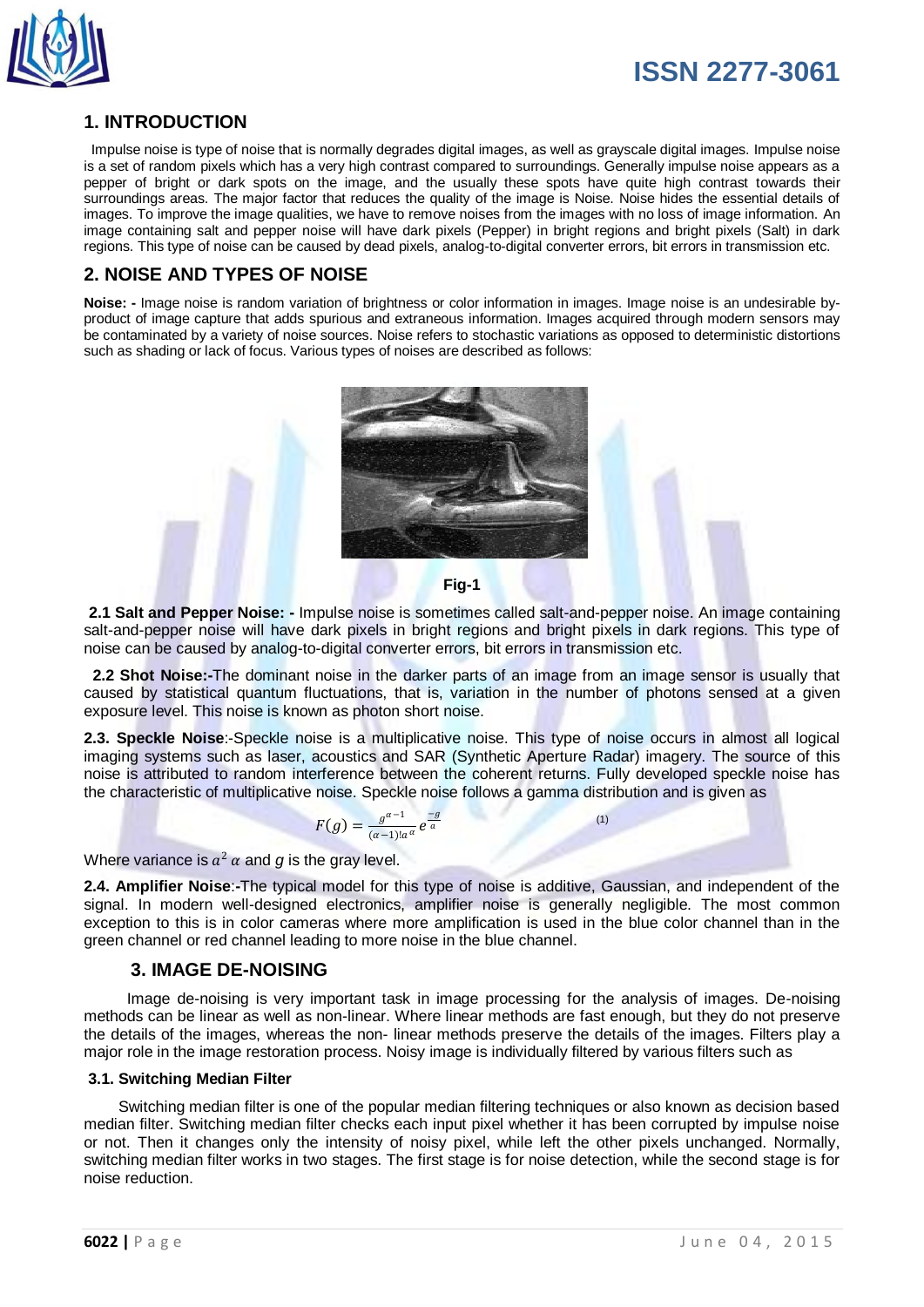

#### **3.2. Hybrid Median Filter**

 Hybrid median filter is windowed filter of nonlinear type that easily removes impulse noise while preserving edges detail. In comparison with basic version of the median filter hybrid filter has better corner preserving characteristics. The basic idea behind filter is for any elements of the signal (image) apply median technique several times varying window shape and then take the median of the got median values. The hybrid median filter takes two medians: in an "X" and in a "+" centered on the pixel. The output is the median of these two medians and the original pixel value.

#### **3.4. Decision Based Filter**

 In decision based filter, the pixel value within the window are sorted in ascending order and the middle element of the window is taken as median value of that window. If the processing pixel takes the value of minimum and maximum gray levels, then it is consider as corrupted pixel and it is replaced by median of its neighboring pixels. If the median of the neighboring pixels also takes the value of 0 or 255, then the processing pixel is replaced by the value of its neighboring pixel value. The drawback of this algorithm is at high noise density the neighboring pixel is used repeatedly for replacing the noisy pixel which degrades the quality of restored images, called streaking effect.

#### **3.5 Adaptive Median Filter**

 The Adaptive Median Filter is used to eliminate the problems faced with the standard median filter. The basic difference between median and in the Adaptive Median Filter is that, in the Adaptive filter the size of the window surrounding each pixel is not fixed. This variation depends on the median of the pixels in the present window. If the median value is a 0 or 255, then the size of the window is expanded. Otherwise, further processing is done on the part of the image within the current window specification

### **3.4. Recursive Median Filter**

 The recursive median (RM) filter is a modification of the switched median filter. Recursive Median filtering can extract signal roots better than Switched Median filtering. This filter is useful as alternative to Switched Median filtering in some applications. RM filters are implemented by modifying a Switched Median filtering algorithm. The implementation of Recursive Median filters is computationally and structurally more complex than that of Switched Median filters.

### **4. NEGATIVE SELECTION ALGORITHM**

The negative selection algorithm (NSA) is one of models in artificial immune systems. . It is based on the discriminatory mechanism of the natural system. The aim of the negative selection algorithm is to classify a bit or string representations of real-world data, termed antigen, as normal or anomalous. In nature, Antigen is anything which is not part of the body itself. The algorithm processes in two steps: learning and testing. The basic idea of the negative selection algorithm is to generate a number of detectors in the complementary space. Then, apply these detectors to classify new, unseen, data as self or non self.

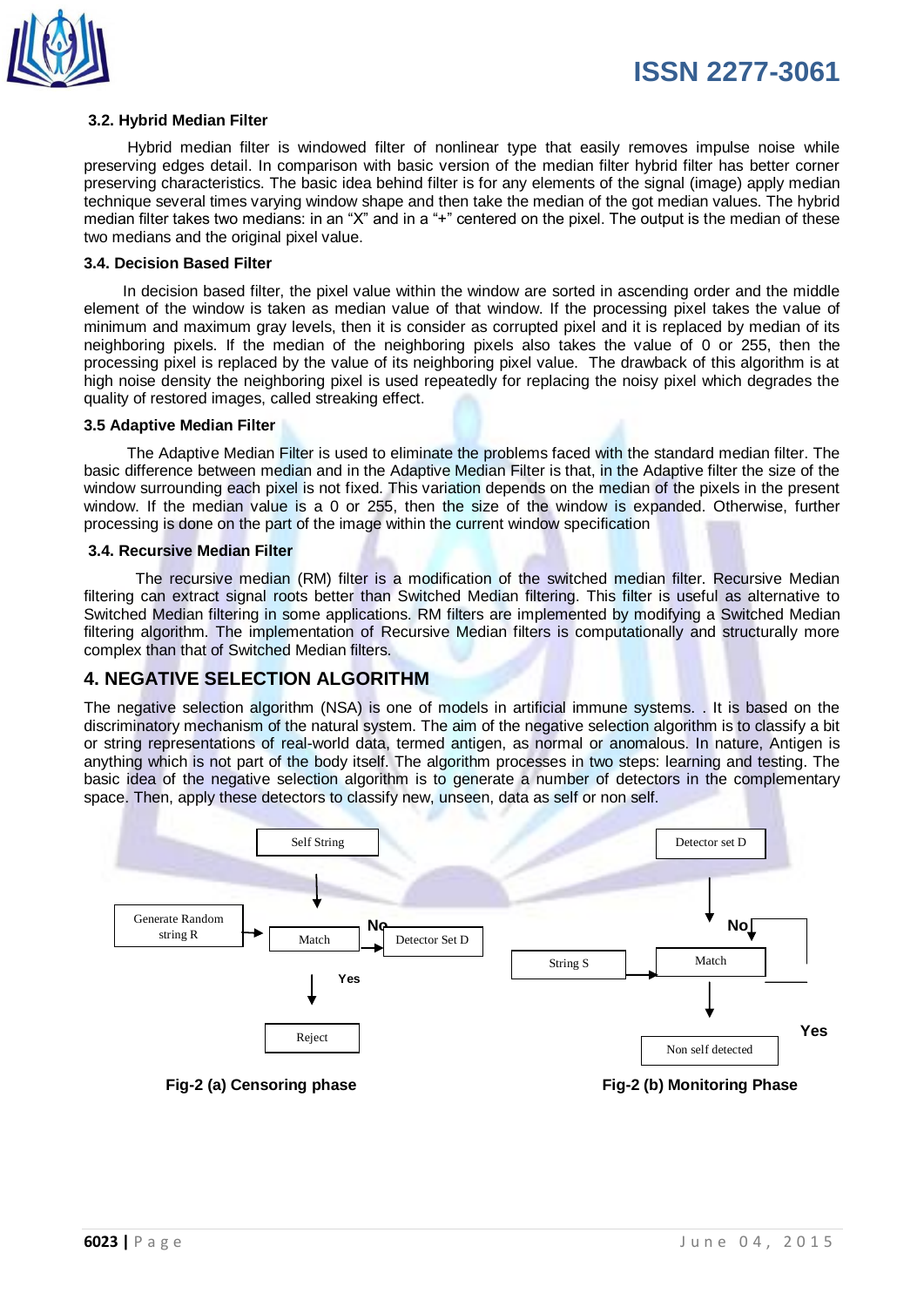

# **5. LITERATURE SURVEY**

Ching-Ta Lu (2014) [1] In this paper, the author aimed at dropping the quantity of musical residual noise by a two-stage speech enhancement approach. In the first phase a preprocessor enhanced noisy speech using an algorithm which combined the two-step-decision-directed and the Virag methods. In the second phase the enhanced speech signal was post-processed by an iterative-directional-median filter to considerably reduce the quantity of residual noise, as maintaining the harmonic spectra.

Nair.S.M. et al.(2013)[2] In this Paper an efficient direction based adaptive weighted switching median filter for restoration of images degraded by high density impulse noise is proposed . The filtering process consists of two phases – detection phase and a filtering phase. The detection phase in the proposed method uses HEIND algorithm put forward by Fei Duan et al. After detecting noisy pixel positions in the image, filtering algorithm was applied to those detected pixels. Noisy pixels were replaced by a weighted median value of uncorrupted pixels in the filtering window or directional filtering window. DAWSM was an improved switching median filter.

Z.Zhe(2012)[3]This paper presented a novel adaptive detail-preserving filter based on the cloud model (CM) to remove impulse noise. It was called the CM filter. Firstly, an uncertainty-based detector identifies the pixels corrupted by impulse noise. Then, a weighted fuzzy mean filter was used to remove the noise. The experimental results showed that, compared with the traditional switching filters, the CM filter gave a great improvement in image de-noising. In addition, the proposed filter identified the noise pixel without needing to sort the pixel gray values, which massively increased the computational efficiency in noise detection.

S.Chandrika et al. (2014) [4] this paper reviewed the existing de-noising algorithms, such as filtering approach; wavelet based approach, and multiracial approach, and performs their comparative study. Different noise models including additive and multiplicative type were used. They included Gaussian noise, salt and pepper noise, speckle noise and Brownian noise.

Vinothini.R.V. et al(2014)[5] This paper proposed a modified decision based unsymmetrical trimmed median filter algorithm for the restoration of gray scale and color images that were highly corrupted by salt-and-pepper noise from digital images. The proposed algorithm replaces the noisy pixel by trimmed median value when other pixel values, 0's and 255's are present in the selected window and when all the pixel values are 0's and 255's then the noise pixel is replaced by mean value of all the elements present in the selected window.

 Leavline J.E.et al (2013) [6] In this paper, impulse noise removal using the standard median filter and its variants were analyzed. Extensive simulations have been carried out on a set of standard gray scale images and the state of the art median filter variants were compared in terms of the well known image quality evaluation metrics namely mean square error, peak signal to noise ratio and structural similarity index.

 Zeng.H.et al. (2012) [7] this paper proposed an algorithm to improve image processing for impulse noise by median filter.The improved algorithm enhanced the detection ability of the single element of an image. Impulse noise was removed by a method of improvement of selection of threshold and filtering templates of median filter.

Jourabloo.A. et al. (2012)[8] In this paper author proposed a new method of noise removal which is applied on images corrupted by impulse noise. This new algorithm has a good trade-off between quantitative and qualitative properties of the recovered image and the computation time. In this new method, the corrupted pixels are replaced by using a median filter or, they are estimated by their neighbors' values.

J. Umamaheswari et al. (2011) [9] proposed a new method based on the hybridization of wavelet and relaxed median filter for de-noising of noisy medical images. The algorithm focuses on to reduce speckle and salt & pepper noise from scan devices used in medical imaging. The real implementation shows that the new model is more efficient in terms of Peak Signal to Noise Ratio, Mean Square Error and Elapsed Time when compared with existing filters.

Y. Seop Hwang et al. (2013) [10] discussed hybrid median filter in order to remove impulse noises while preserving edges which further helps in improving image quality. Real implementation of the proposed method predicts the effectiveness of the hybrid median filter for rejecting the impulse noises. The performance of the hybrid median filter is evaluated in terms of peak signal to noise ratio and the processing time.

Z. Afrose (2012) [11] discussed performance of different filters such as standard median filter, relaxed median filter, wiener filter ,centre weighted median and averaging filter to remove Salt & pepper, Gaussian and Speckle noise from compound images. The performance of the different filters with the applied noises using compound images are compared and analyzed according to PSNR value.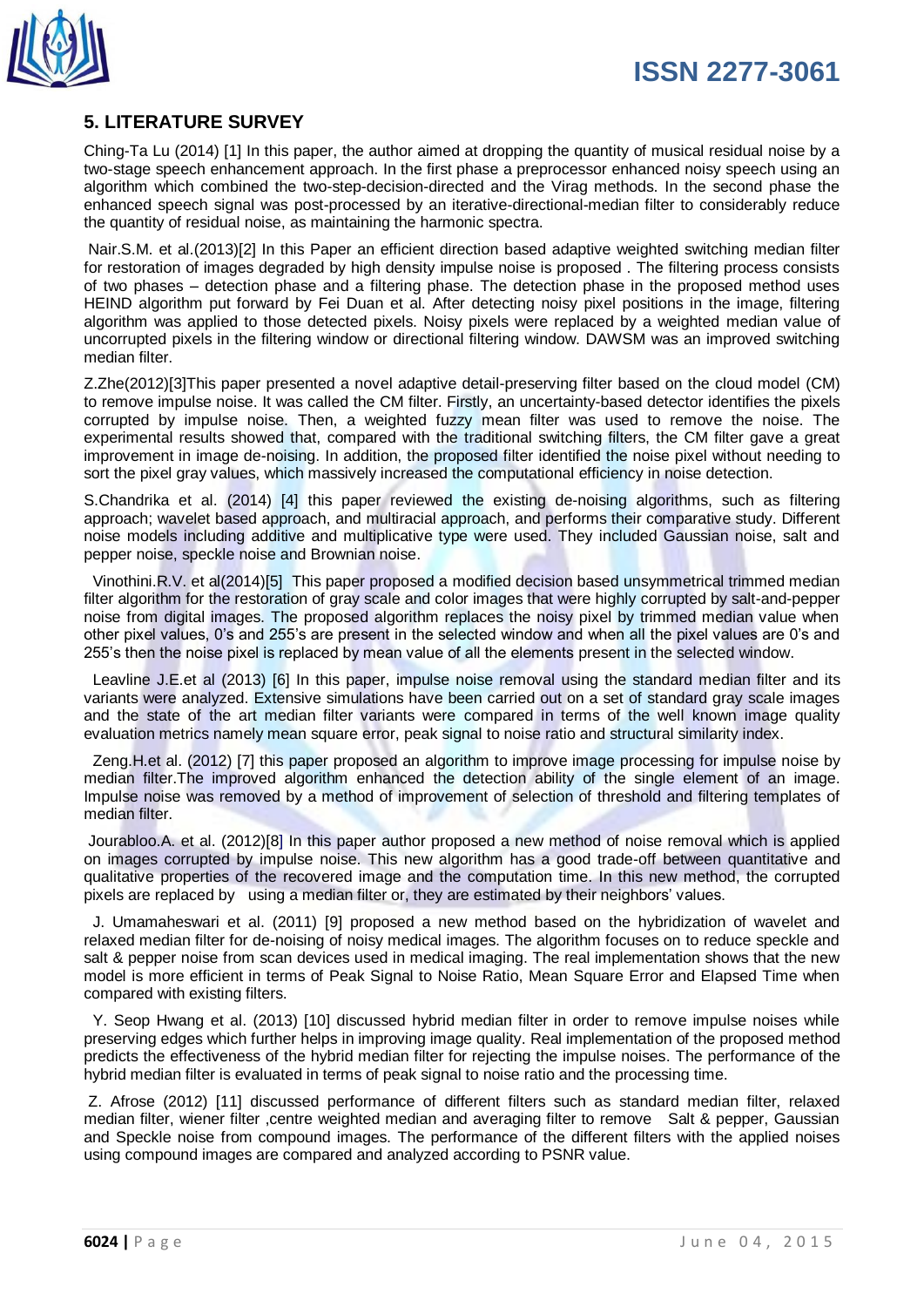

Nain K.A.et al. (2014) [12]This paper compared mixed noise removal techniques such as: Peer Group averaging (PGA), Vector Median Filter (VMF), Vector Direction Filter (VDF), Fuzzy Peer Group Averaging (FPGA), and Fuzzy Vector Median Filter (FVMF) on the basis of performance metrics such as Peak Signal to Noise Ratio (PSNR), Mean Absolute Error (MAE), Mean Square Error (MSE). In this paper a comparative study of mixed de-noising techniques is done.

Lyad F. Jafar et al. (2013) [13] described that the boundary discriminative noise detection (BDND) was one powerful example in this class of Switching median filters. However, there were some issues related to the filtering step in the BDND algorithm that may degrade its performance. In this paper, we proposed two modifications to the filtering step of the BDND algorithm to address these issues. The modifications basically loosen the condition imposed on expanding the filtering window and include the spatial information of the pixels in the filtering process.

Sheena Govindan et al. (2011) [14] has presented a novel method for the removal of random valued impulse noise. The proposed method consisted of two stage detection where the noisy pixels were detected followed by filtering which replaces only the noisy pixels.

# **4. PROPOSED METHODOLOGY**

The proposed methodology comprises of the combination of decision based switching median filter and Negative Selection algorithm based on soft computing technique. The proposed method will reduce salt and pepper noise in a corrupted image at high noise densities with greater edge preservation.

**Proposed Algorithm:-**Following figure shows the flowchart of the proposed algorithm:

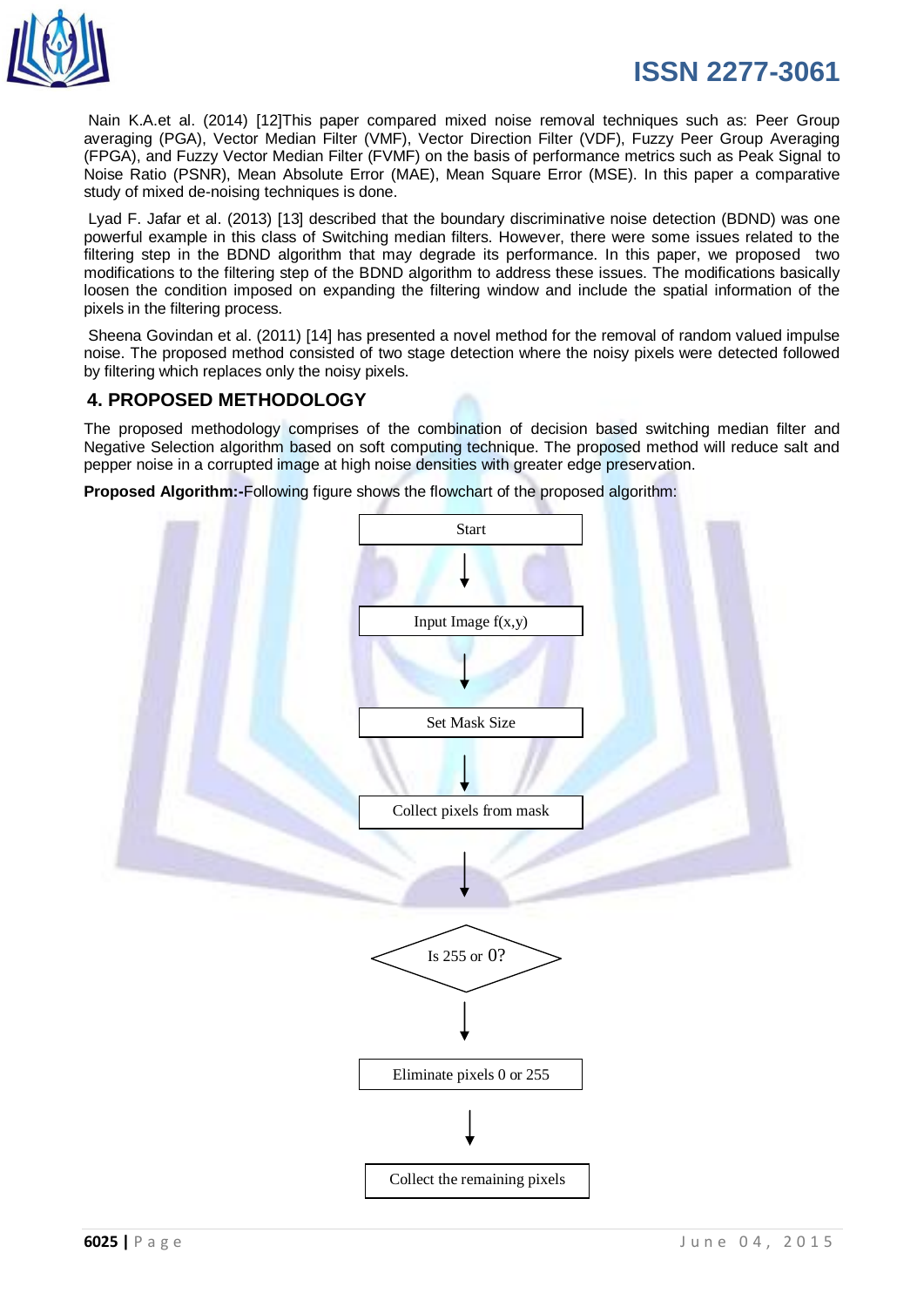



Steps in Proposed Algorithm:

- **Step 1:** Select image from computer memory into current program.
- **Step 2:** Select the dimension size of an image.
- **Step 3:** Repeat the following steps until end of file is not obtained.
- **Step 4: Collect all the pixels from mask.**
- **Step 5**: Check whether pixel values 0 or 255 are present or not.
- **Step 6**: Eliminate all pixel values 0 or 255 and collect the remaining pixels.
- **Step 7:** Evaluate the replacement using soft computing.
- **Step 8:** Obtain the current value of median and apply on center pixel.
- **Step 9**: Move filter on each pixels of an image.
- **Step 10**: When all the corrupted pixels are removed we will obtain the filtered image.

### **6. RESULT AND DISCUSSIONS**

### **6.1 Experimental Set-Up**

In order to implement the proposed algorithm, design and implementation has done in MATLAB using image processing toolbox. Results of our proposed algorithm are as showed in Fig 3 and 4:-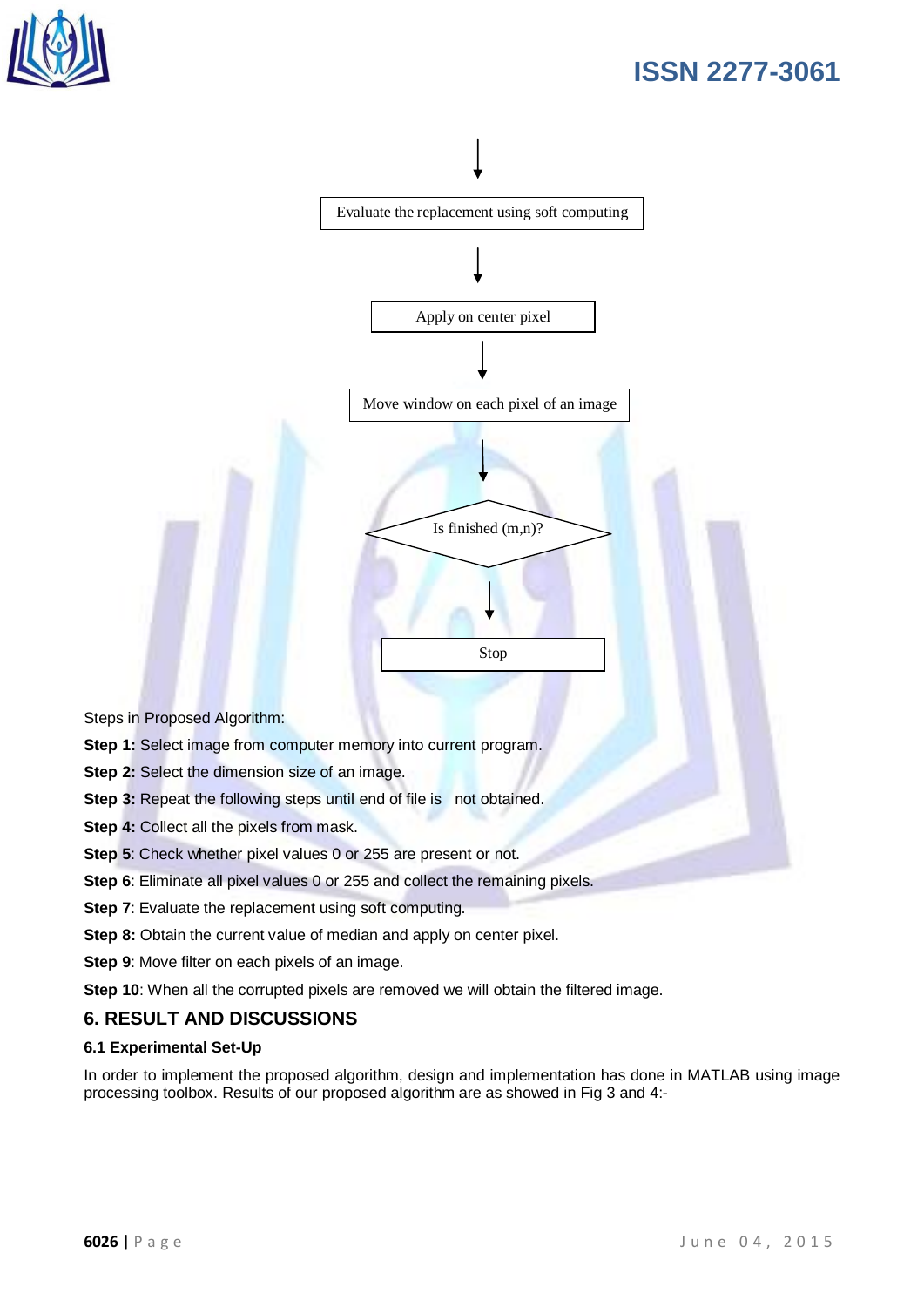



### **Fig(3) (a)Input image(b).Noisy Image(c)Median filter image (d).Base image(e) Proposed technique image**



### **Fig(4) (a)Input image(b).Noisy Image(c)Median filter image (d).Base image(e) Proposed technique image**

### **6.2 Performance Evaluation**

 In this section evaluations of quantitatively performance of existing filtering methods and proposed method are done using various parameters such as Peak Signal to Noise Ratio (PSNR), Mean Squared Error (MSE) and Root Mean Square Error. The images are corrupted by salt and pepper noise with noise density of 70 % has been used. We compare the proposed filter with the noisy image, standard median filter; Decision based median filter and Soft computing algorithm. Both qualitative and quantitative measures will be checked using different tables and graphs for each image by using different evaluation parameters as described above.

### **Point Signal to Noise Ratio Evaluations (PSNR)**

The goal of proposed method is to increase PSNR as much as possible. Table 1 clearly shows that PSNR is maximum using proposed filter.

| Image<br>no.       | <b>Noisy</b><br>image | Median<br>filter | Edge<br>Preserving<br>Healing |
|--------------------|-----------------------|------------------|-------------------------------|
|                    | (70%)                 |                  |                               |
| $\mathbf 1$        | 6.8969                | 9.8726           | 25.3433                       |
| $\mathfrak{D}$     | 6.7977                | 9.6718           | 21.6570                       |
| 3.                 | 6.6810                | 9.6164           | 22.0349                       |
| 4.                 | 6.7665                | 9.7593           | 29.2659                       |
| 5.                 | 6.1998                | 9.2761           | 28.7356                       |
| <sup>C</sup><br>6. | 6.7611                | 9.8281           | 26.5774                       |

#### **Table-1:PSNR**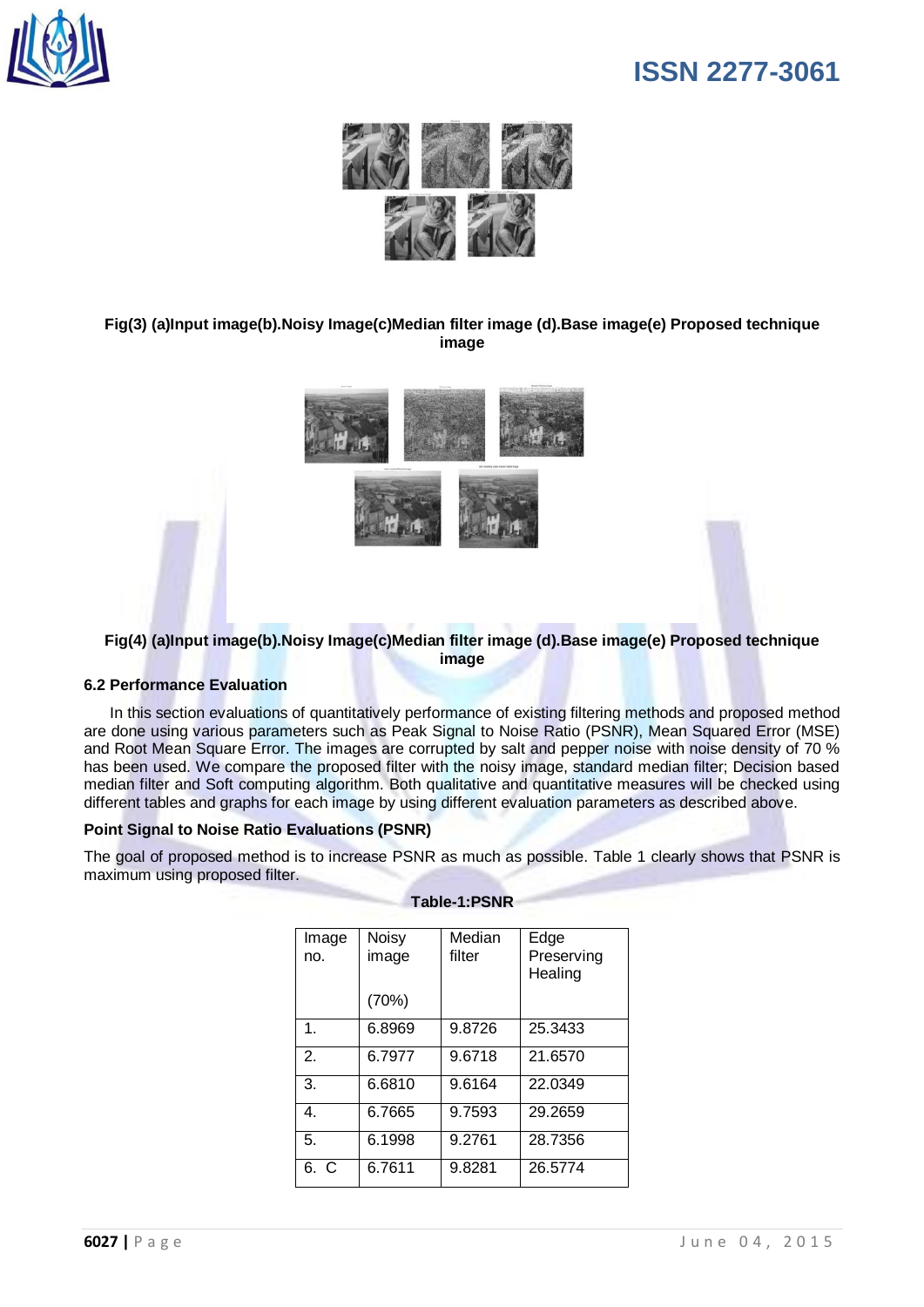

# **Mean Squared Error Evaluations (MSE)**

Less is the value of MSE more is the quality of image. Table 2 and Graph 2 clearly indicate that MSE is less using the proposed algorithm. Thus proposed filter provides best results.

| Noisy<br>image | Median<br>filter | Edge<br>Preserving<br>Healing |
|----------------|------------------|-------------------------------|
| (70%)          |                  |                               |
| 13286          | 6696             | 192                           |
| 13593          | 7013             | 444                           |
| 13963          | 7103             | 407                           |
| 13691          | 6873             | 77                            |
| 15599          | 7682             | 87                            |
| 13708          | 6765             | 143                           |
|                |                  |                               |

### **Table 2:MSE**

# **Root Mean Squared Error Evaluations (RMSE)**

Less is the value of RMSE more is the quality of image. Table 3 and Graph 3 clearly indicate that RMSE is less using the proposed algorithm. Thus proposed filter provides best results.

| Image<br>no. | <b>Noisy</b><br>image | Median<br>filter | Edge<br>Preserving<br>Healing |
|--------------|-----------------------|------------------|-------------------------------|
|              | (70%)                 |                  |                               |
| 1.           | 115.2649              | 81.8291          | 13.7840                       |
| 2.           | 116.5890              | 83.7437          | 21.0238                       |
| 3.           | 118.4061              | 84.2793          | 20.1742                       |
| 4.           | 117.0085              | 82.9036          | 8.7750                        |
| 5.           | 124.8960              | 87.6470          | 9.3274                        |
| 6.<br>C      | 117.0812              | 82.2496          | 11.9583                       |

#### **Table3:RMSE**

### **6. CONCLUSION AND FUTURE WORK**

 This paper has proposed a new approach which will use decision tree kind of structure to replace the noisy pixel in given window. The proposed technique seems to be effective as it will replace the noisy pixel with its best suitable alternative. Proposed method is divided into two parts: (1) Algorithm will evaluate the center pixel's value i.e. whether or not it is equal to 0 or 255 if yes then we will go to find the alternative noise free value for the same else window will switched further. (2) This part will find the neighborhood pixels of the center value and see whether all are having 0 or 255 as its value or not. If no then median will be evaluated and replaced with center value and window will switched further else we will use decision tree to evaluate the value by taking the global median and recently evaluated median to replace the same. Global median will be replaced when no median is found recently. The comparative analysis has clearly shown that the proposed technique outperforms over the available techniques. This work has not considered any other kind of noise so in near future we will use different kind of noise to evaluate the effectiveness of the proposed technique.

**ISSN 2277-3061**